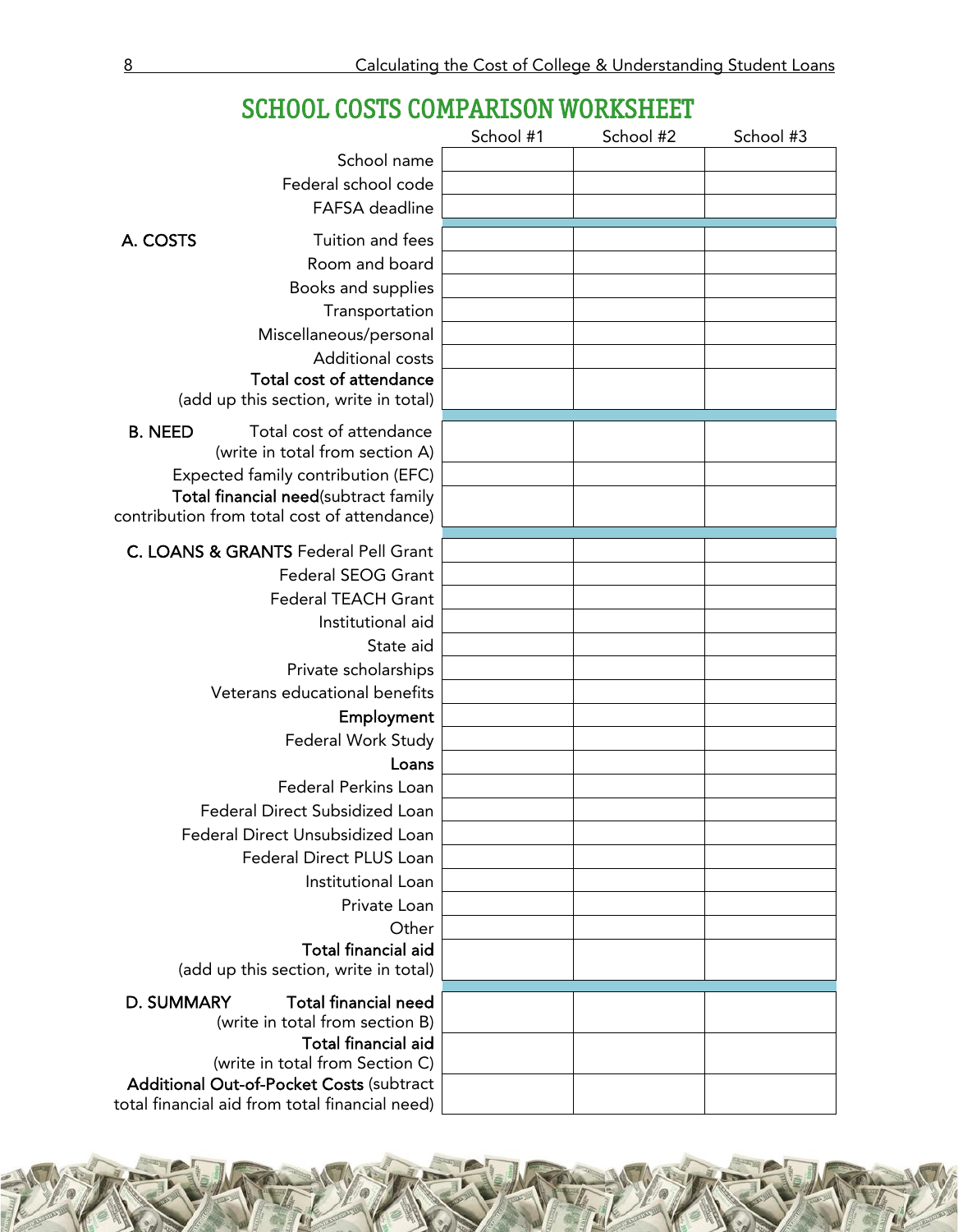# Part 2: Applying for Student Loans, Grants & Scholarships



# Applying for Student Loans

Once you have compared the costs and made your decision on which school to attend, first and foremost, visit your school's financial aid office. The staff at the financial aid office will help you apply for and receive student loans, grants, scholarships and other types of financial aid.

If you decide to take out a loan, make sure you understand who is making the loan and the terms and conditions of the loan. Student loans can come from the federal government or from private sources such as a bank or financial institution.

Before you take out a loan, it's important to understand that a loan is a legal obligation that you will be responsible for repaying with interest. You may not have to begin repaying your student loans right away, but you shouldn't wait to understand your responsibilities as a borrower.



### Types of Student Loans

Student loans may be federal or private.

#### Federal Student Loans

Federal student loans come from the federal government and have many advantages. Repayment terms are often more flexible, and interest rates are usually lower than loans from private sources (financial institutions such as banks). As long as you remain a full-time student, you will not have to begin repaying federal student loans while still attending college, but in some cases you may have to make payments on private loans before you graduate.

Federal student loans have fixed interest rates and are usually subsidized, which means the government pays the interest while you are a student. You usually do not need a cosigner, and in most cases will not need a credit check. Your interest may be tax deductible, and you may be able to consolidate federal loans or choose from several repayment plans. You may also be able to temporarily postpone payment if you are having financial difficulties, and in certain professions some of your federal student loans may be forgiven.

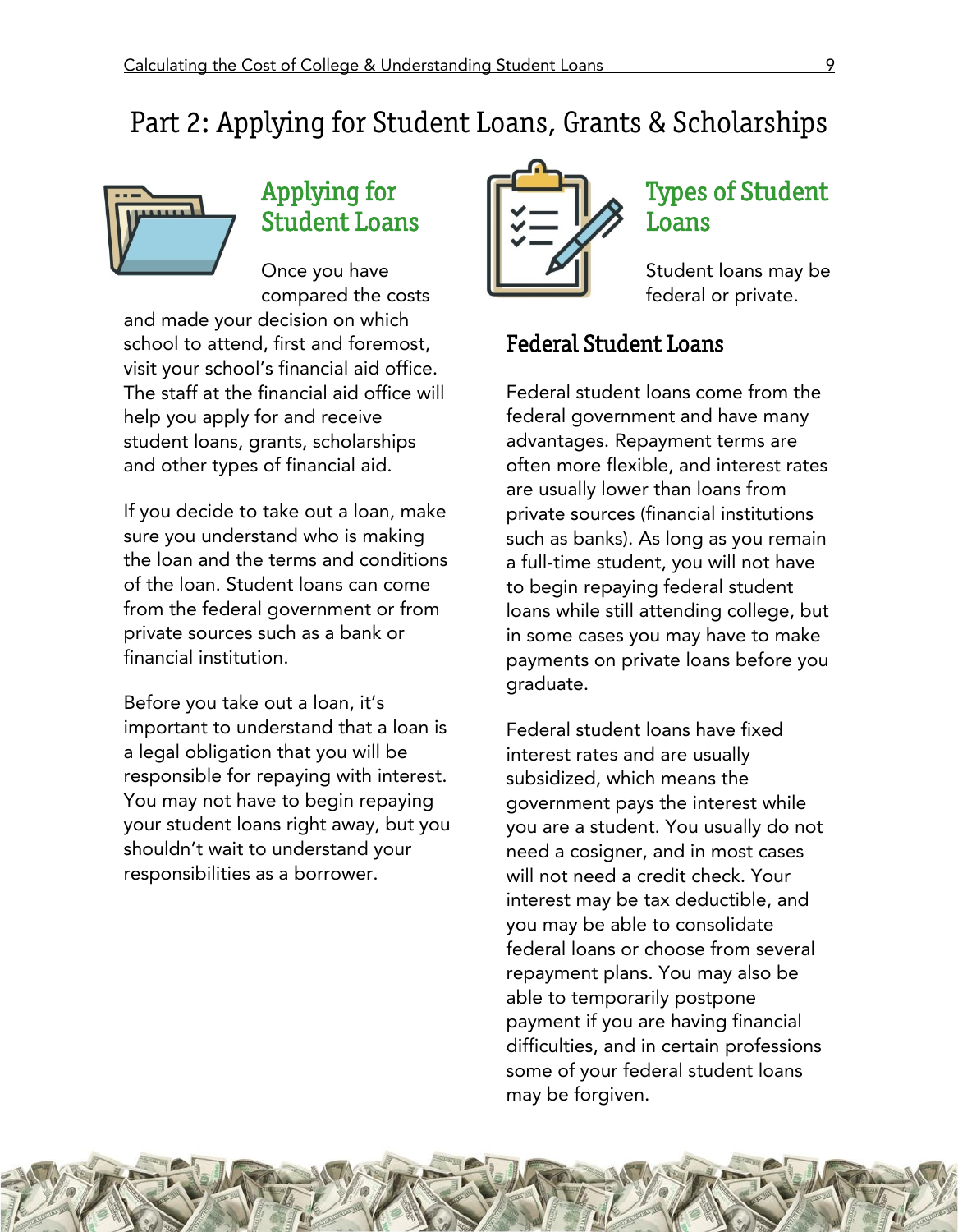There are four kinds of Direct Federal Loans:

- Direct subsidized loans, which are for students with financial need enrolled in undergraduate or career school programs;
- Direct unsubsidized loans, which are for students in undergraduate, graduate, and professional programs who do not demonstrate financial need;
- Direct PLUS Loans, which may cover educational expenses that other loans do not. These loans are made to the student and parents and require a credit check for parents; and
- Direct Consolidation Loans, which may enable students to combine federal student loans into one loan, eliminating the need to make multiple payments.

You may also qualify for State Loans, either in the state where you live or in the state where you go to school. Contact your school's financial aid office or visit your state's Department of Education website for more information.

#### Private Student Loans

Private loans are similar to personal loans. The financial institution to which you apply will look at your credit history to decide if you are eligible for an education loan and to set the interest rate. The terms of federal student loans—including interest rates—are generally better than private education loans. You will probably benefit most if you turn to private sources only if federal loans will not cover your education costs. Some lenders may charge fees, which could offset low interest rates and actually cost you more.



## Apply for Federal Student Loans First

Loans made by the federal government, called federal student loans, usually offer borrowers lower interest rates and have more flexible repayment options than loans from banks or other private sources.

Federal student loans offer many benefits compared to other options you may consider when paying for college:

• The interest rate on federal student loans is almost always lower than that on private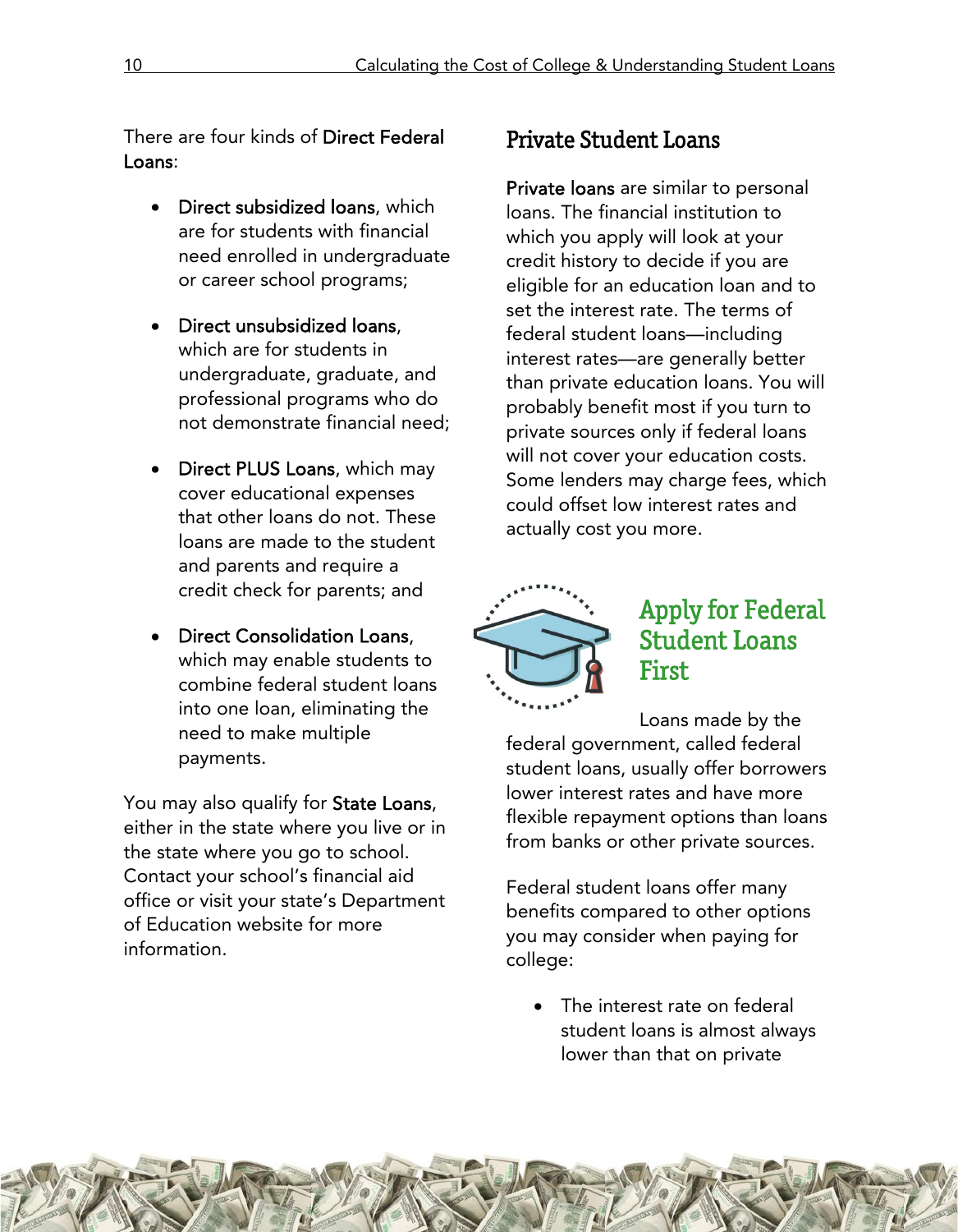loans—and much, much lower than that on a credit card!

- You don't need a credit check or a cosigner to get most federal student loans.
- You don't have to begin repaying your federal student loans until after you leave college or drop below halftime.
- If you demonstrate financial need, you can qualify to have the government pay your interest while you are in school.
- Federal student loans offer flexible repayment plans and options to postpone your loan payments if you're having trouble making payments.
- If you work in certain jobs, you may be eligible to have a portion of your federal student loans forgiven if you meet certain conditions.



### How Much Money Can I Borrow in Federal Student Loans?

#### If you are an undergraduate student:

 \$5,500 to \$12,500 per year in Direct Subsidized Loans and Direct Unsubsidized Loans depending on certain factors, including your year in college.

#### If you are a graduate student:

- Up to \$20,500 each year in Direct Unsubsidized Loans.
- The remainder of your college costs not covered by other financial aid in Direct PLUS Loans. Note: A credit check is required for a PLUS loan.

#### If you are a parent of a dependent undergraduate student:

 You can borrow the remainder of your child's college costs that are not covered by other financial aid with a Direct PLUS Loan.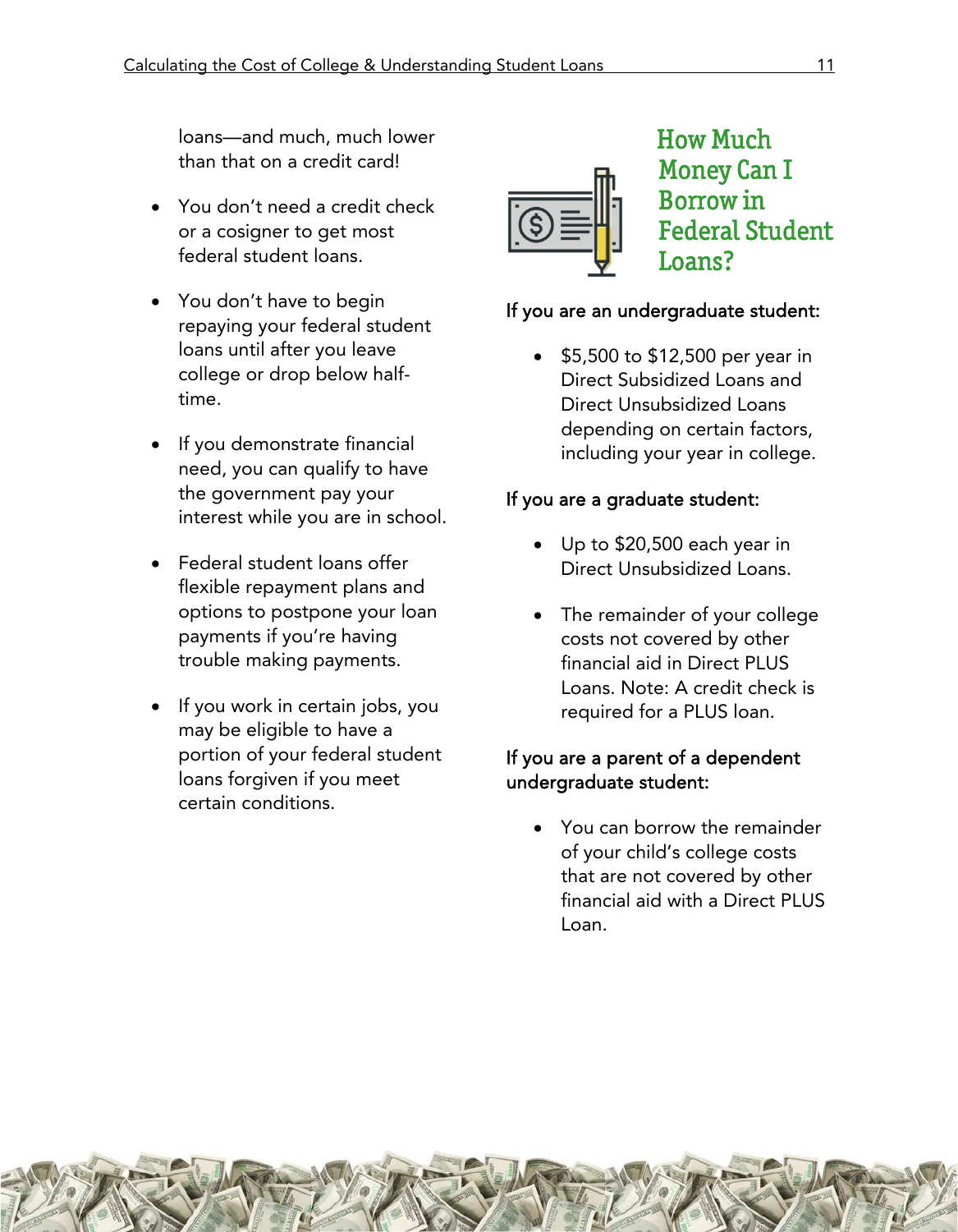

## The Application for Federal Student Aid: FAFSA

To apply for a federal student loan, you must complete and submit a Free Application for Federal Student Aid (FAFSA). The FAFSA application can be found here: https://studentaid.gov/h/apply-foraid/fafsa

Based on the results of your FAFSA, your college or career school will send you a financial aid offer, which may include federal student loans. The financial aid office at your school will tell you how to accept all or a part of the loan.

Before you receive your loan funds, you will be required to:

- complete entrance counseling, to ensure you understand your obligation to repay the loan; and
- sign a Master Promissory Note (MPN), agreeing to the terms of the loan.

Contact the financial aid office at the school you are planning to attend for details regarding the process at your school.

In addition, many states and colleges use your FAFSA information to determine your eligibility for state and school aid, and some private financial aid providers may use your FAFSA information to determine whether you qualify for their aid.

If you don't fill out the FAFSA form, you could be missing out on a lot of financial aid. Even if you think your parents make too much money to qualify for financial aid, or that you are too old for financial aid, it is a good idea to apply anyway.

EVERYONE who's getting ready to go to college or career school should fill out the FAFSA form.

You can estimate what you will receive in federal student aid on the Federal Office of Student Aid's website using the following link: https://studentaid.gov/aid-estimator/

You have to fill out the FAFSA form every year you're in school in order to stay eligible for federal student aid.



#### Independent Students

A student's dependency status determines whose

information they must report on the FAFSA form.

You are an independent student if you are: at least 24 years old; married;